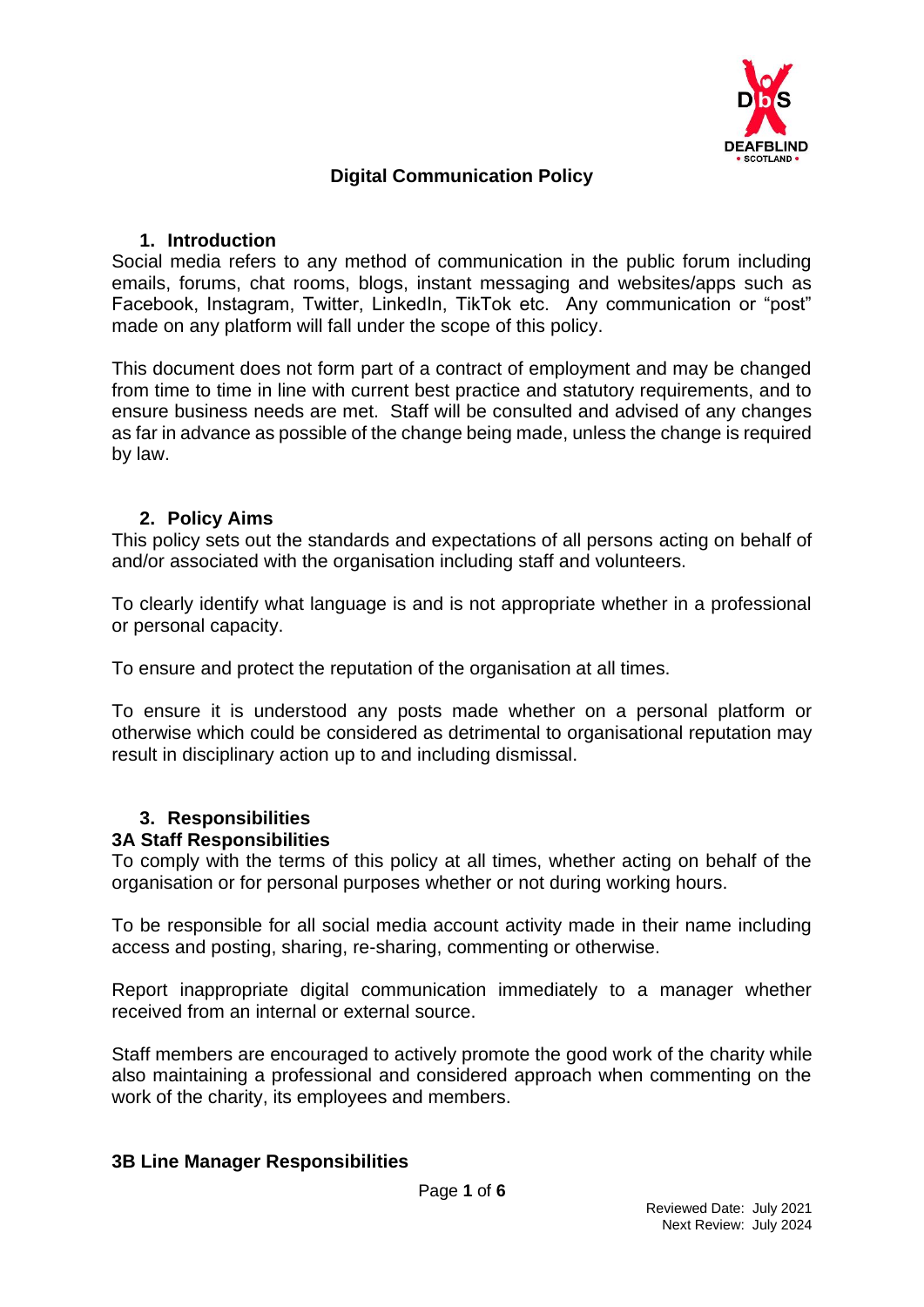

To ensure all staff understand their responsibilities and potential impact personal social media posting may have on their employment.

To deal with all reports of inappropriate digital communication seriously and timeously including any investigation, if necessary and any disciplinary action, if appropriate.

### **3C Organisation Responsibilities**

To ensure fair, equal, reasonable and consistent treatment of all staff regarding any aspect of the implementation of this policy.

To ensure all those with line management responsibility are reasonably trained in the practical application of this policy.

To regularly review and update this policy in line with legislation and best practice.

### **4. Appropriate Language**

Emails and social media are accepted as informal mediums whilst providing a permanent written record. Digital language can be stilted, abbreviated and conversational. Some may feel more comfortable emailing or posting information they would not necessarily say directly to another person or make a comment which is political or religiously motivated.

Inappropriate communication may be seen as harassment. Anyone communicating digitally must adhere to the following: -

- Personal data should not be transmitted digitally unless encrypted.
- Sending personal data digitally must comply with the organisations' Data Protection Policy.
- Digital information should not be retained for any longer than necessary and all should "clean" email accounts regularly.
- Appropriate language must be used at all times; any swearing will not be tolerated.
- Inappropriate messages are prohibited such as those which contradict, oppose or infringe on the values, purpose, ethos or principles of the organisation.
- Staff have the right to raise a grievance if they receive offensive digital communication from an internal or external source.
- Any access to or downloading of inappropriate material, such as pornography will not be tolerated.

# **5. Personal and Professional Social Media Posting**

Information posted on public forums are by definition, public and not private. Staff and volunteers are not permitted to disclose confidential information relating to the organisation, service users, staff, volunteers, partners, suppliers or stakeholders on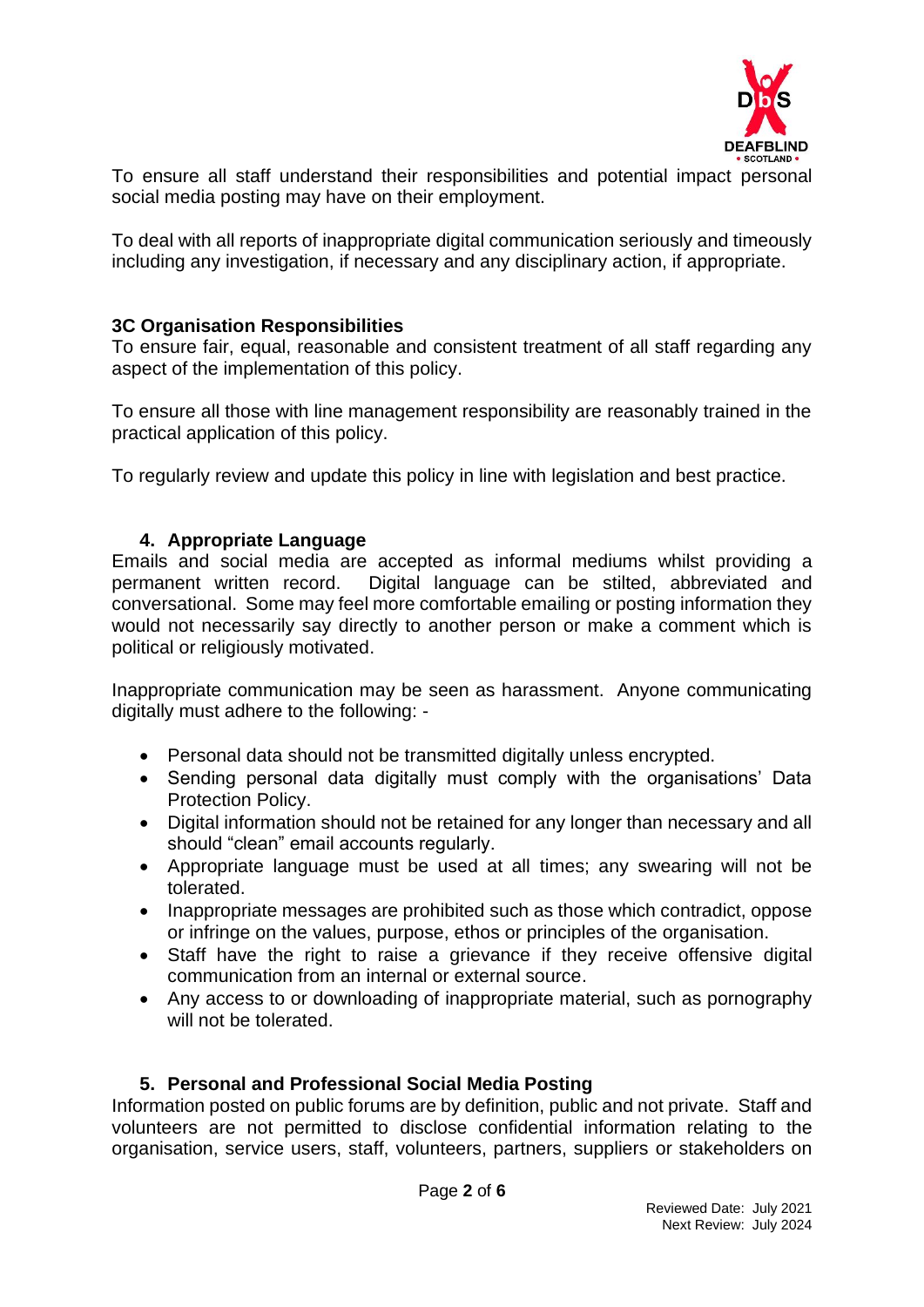

any public forum. It is also prohibited to post any comments on organisations, people or events which could potentially bring the organisation into disrepute.

When posting, commenting or sharing material relating to the organisation, its business or otherwise, appropriate language must be used at all times. Be professional. Make sure you are always seen to act in an honest, accurate, fair and responsible manner at all times.

To minimise potential risk, all are expected to: -

- Keep all profiles secure and password protected.
- Not disclose passwords to any other person and not allow other persons to post on their account.
- Refrain from posting, commenting or sharing any inappropriate digital communication, particularly relating to the organisation or any matter which could be considered as discriminatory towards or against any person or persons.
- Do not cite or reference members, guides, or interpreters without their approval.
- If quoting, or publishing a photograph or video of, a member, interpreter, guide, volunteer or a Deafblind Scotland employee, approval by that individual via a consent form must be obtained.
- Publishing data regarding member's private details is forbidden except if approval has been given by the member, the services manager and your line manager.
- You must always alert your manager if you think you may have made a mistake.
- Respect copyright when linking to images or other online material.
- When posting a video, or providing a link to a video, the administrator must make sure (when possible) the video is subtitled so it is accessible to those with a hearing impairment.
- Consider if the information you are posting requires permission from a third party organisation and seek this when appropriate
- Understand that any digital communication on a public forum can and will result in disciplinary action if deemed inappropriate and/or could have a detrimental impact on the organisational reputation.
- Staff should obtain permission from their line manager before embarking on a public campaign using social media and using social media guidance.

Only nominated administrators have the authority to update Deafblind Scotland social media accounts. The Information Officer, Fundraising and the Senior Management Team are the lead administrators responsible for updating principle Deafblind Scotland social media sites. Sub groups created with the explicit intention of raising the profile their respective departments through Twitter should also adhere to the following administrator rules and guidelines.

Designated administrators will hold the necessary passwords to log into social media sites and should keep them private.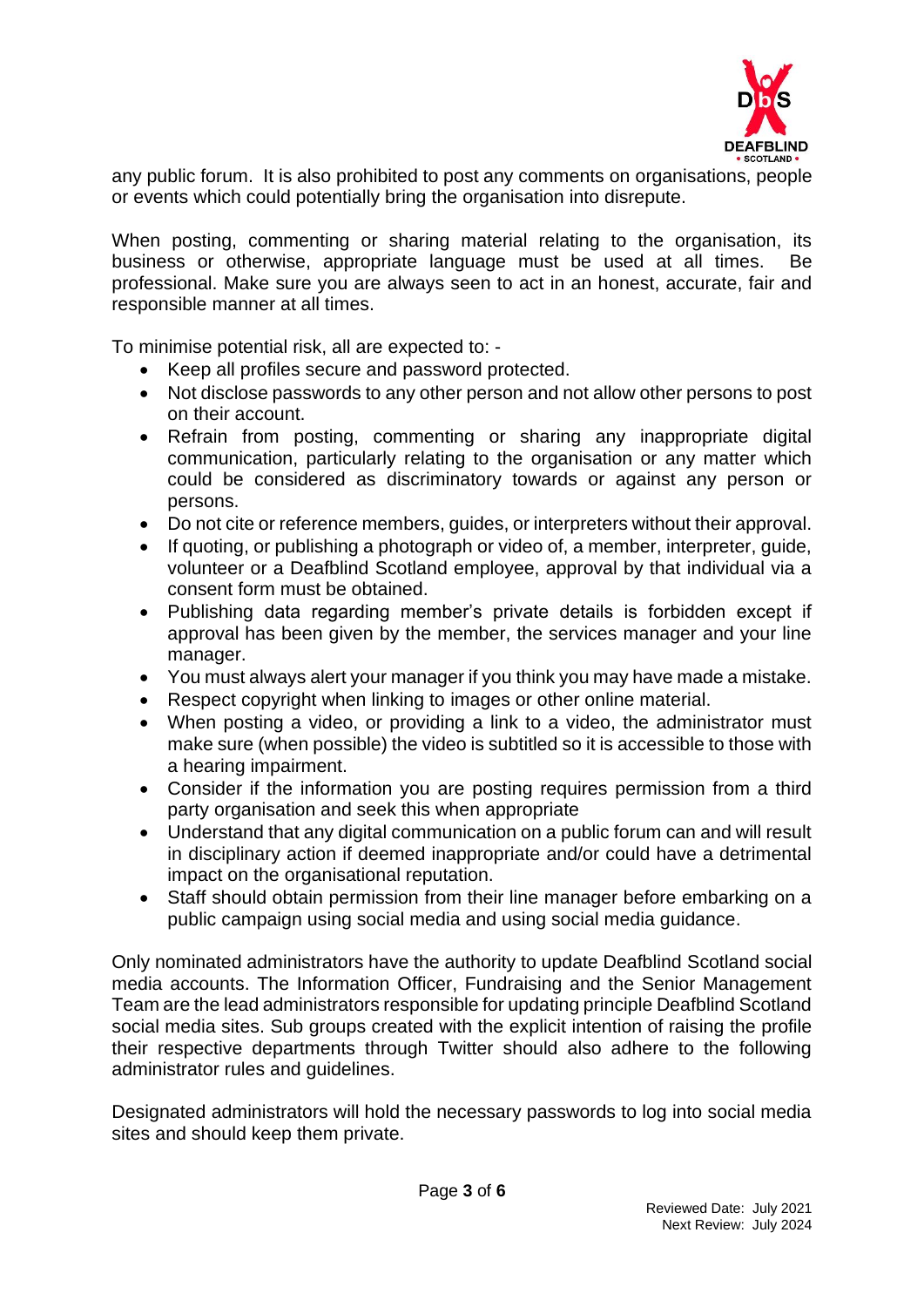

Any update to Deafblind Scotland social media accounts must be approved by the chief executive, or an administrator appointed by the Chief Executive, before it is published.

The language used by the administrator on Deafblind Scotland social media sites should be accessible to all.

Staff must be aware at all times, while contributing to the organisation's social media activities, they are representing the organisation.

If staff work related activity/volunteering duties on social media (for example, giving opinions on their specialism or the sector in which the organisation operates), they should include on their profile a statement such as: "The views I express here are mine alone and do not necessarily reflect the views of the organisation."

# **6. Data Monitoring**

All organisational accounts such as email and social media may be monitored for the purpose of quality control, service delivery and to identify breaches of this policy. Should potential disciplinary action be considered, an investigation will take place with the investigating officer being provided with full access to the email account.

During any period of leave such as annual, sick, maternity, paternity etc., accounts may be accessed to ensure continued service delivery.

The organisation reserves the right to inspect, copy, store, and disclose the contents of digital communication to prevent or correct improper use, satisfy a legal obligation or ensure proper operation of the digital communication facilities.

#### **7. Personal Emails**

Personal emails should not be sent from organisation email accounts. The purpose of organisation email accounts is for staff to send and receive information on behalf of the organisation and not for personal reasons.

Any personal use of organisation email accounts may result in disciplinary action especially where it is deemed abuse of the email account has taken place.

#### **8. Personal Grievances**

Personal grievances or disputes linked with the charity, its employees, or members either directly or indirectly - must not be published on any social media platform, or linked to a Deafblind Scotland social media platform.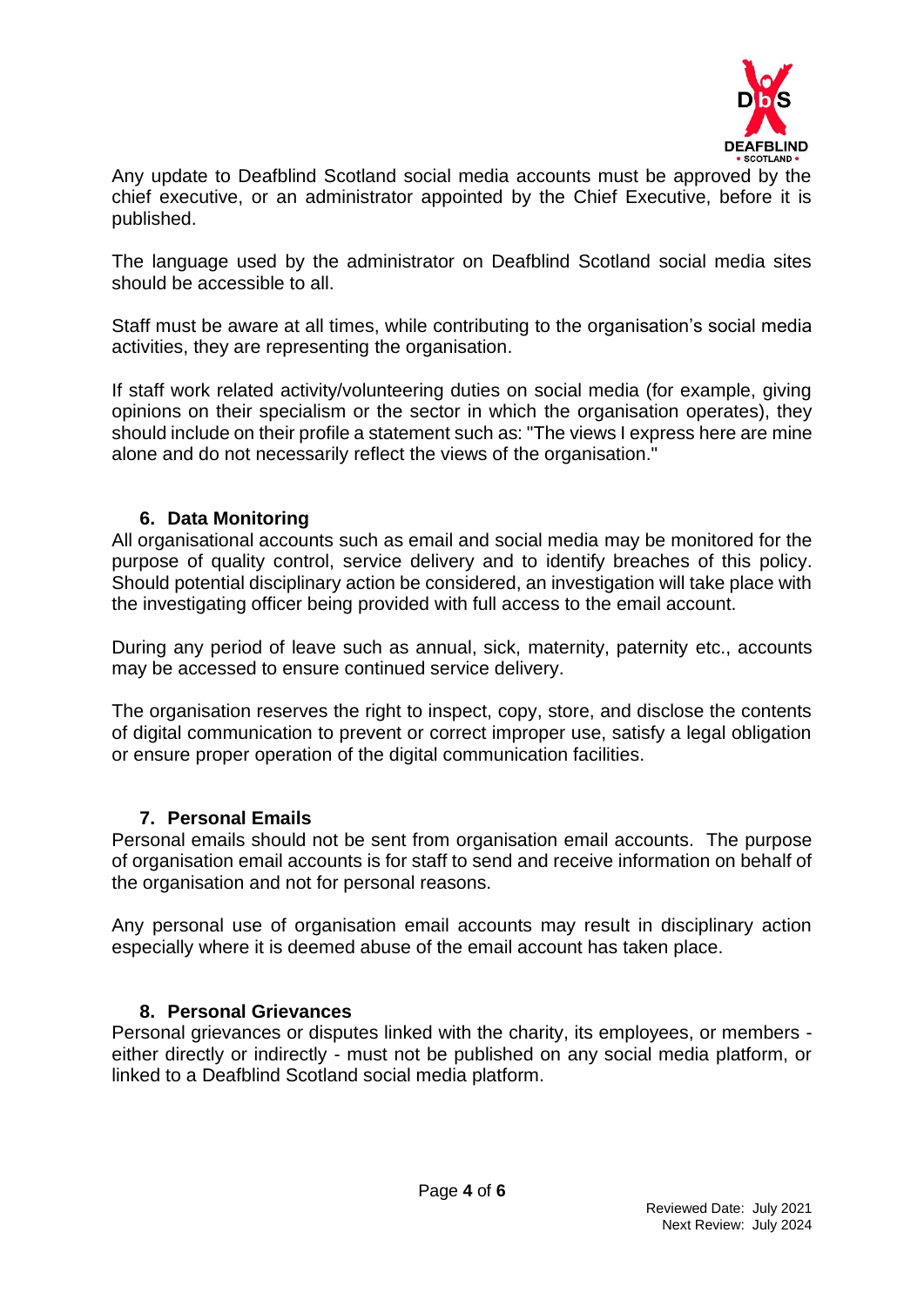

# **9. Personal Relationships**

In accordance with the Scottish Social Services Council's Codes of Practice (in particular section 5) Deafblind Scotland employees must refrain from forming personal relationships with members through social media platforms.

Scottish Social Services Council's Codes of Practice Section 5:

As a social service worker you must uphold public trust and confidence in social services.

In particular you must not:

- Abuse, neglect or harm service users, carers or colleagues.
- Exploit service users, carers or colleagues in any way.
- Abuse the trust of service users and carers or the access you have to personal information about them, or to their property, home or workplace.
- Form inappropriate personal relationships with services users.
- Discriminate unlawfully or unjustifiably against service users, carers or colleagues.
- Condone any unlawful or unjustifiable discrimination by service users, carers or colleagues.
- Put yourself or other people at unnecessary risk; or,
- Behave in a way, in work or outside work, which would call into question your suitability to work in social services.

#### **10.Photos and Videos**

Photos and videos which could bring the organisation into disrepute must not be posted, published, or linked. If in doubt please seek advice from your line manager.

#### **11.Declaration by association**

Social media activity is open to public scrutiny and consequently Deafblind Scotland employees should remain aware of potential repercussions of "liking", "following" "befriending" or "commenting" on groups, individuals or movements which have the ability to bring the charity into disrepute through association.

If an employee's social media account is linked to Deafblind Scotland they should have a disclaimer which states "all views and opinions expressed are my own"

# **12.Security and Identity theft**

Social networking websites allow people to post detailed personal information which can form the basis of security questions and passwords.

Staff must be security conscious and take steps to protect themselves from identity theft, for example by restricting the amount of personal information that they give out. At all times staff must keep their password confidential.